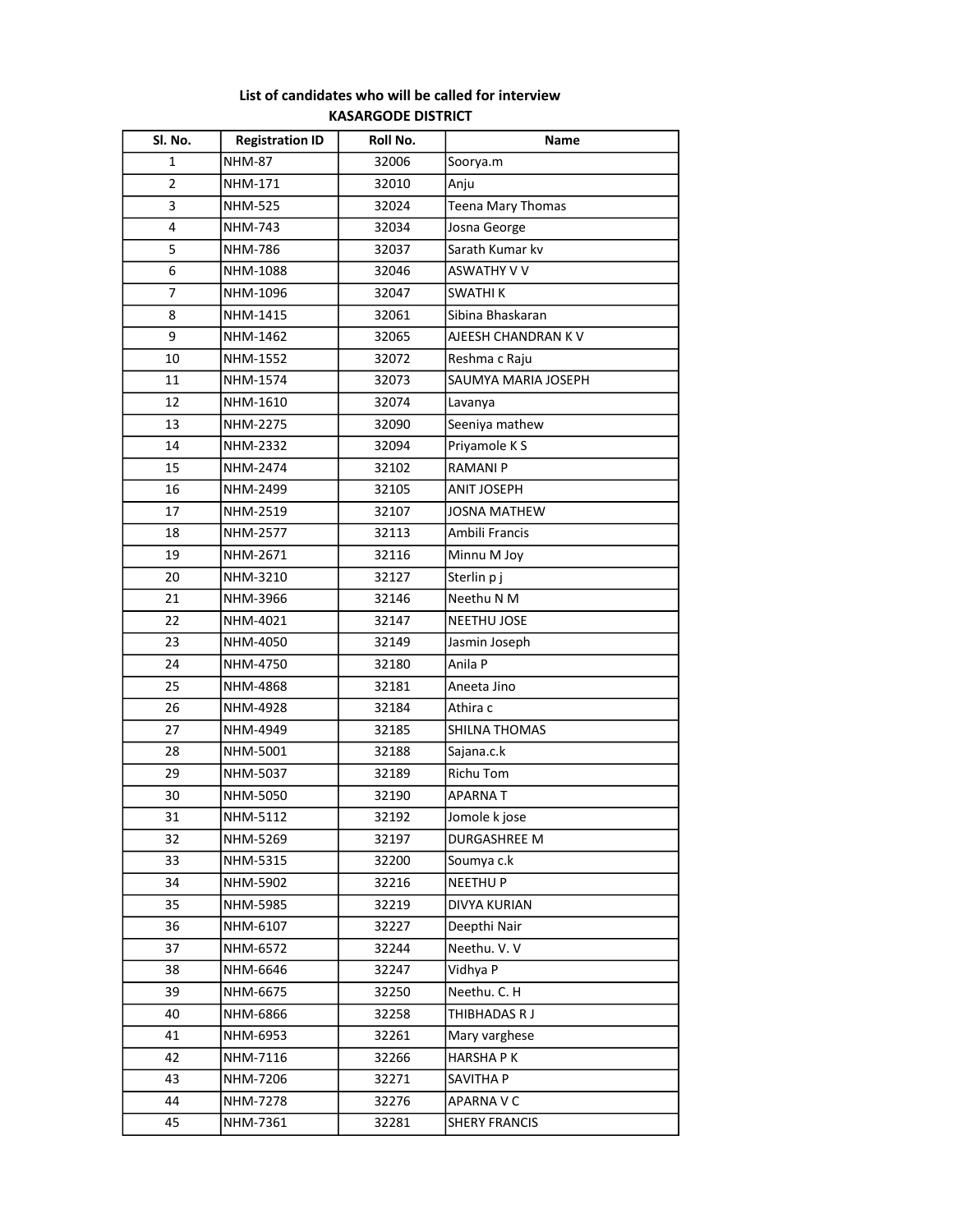| 46 | NHM-7415  | 32283 | NIMMI M                  |
|----|-----------|-------|--------------------------|
| 47 | NHM-7528  | 32288 | <b>BHAVINA. B</b>        |
| 48 | NHM-7666  | 32301 | <b>SRUTHI SK</b>         |
| 49 | NHM-7673  | 32303 | Shalini Crasta           |
| 50 | NHM-7704  | 32305 | <b>MEENU THANKACHAN</b>  |
| 51 | NHM-7838  | 32314 | SHIJI T A                |
| 52 | NHM-7929  | 32316 | JASNA A                  |
| 53 | NHM-8078  | 32328 | <b>ANITTA VARGHESE</b>   |
| 54 | NHM-8128  | 32331 | Nishamol Kayyalayil John |
| 55 | NHM-8151  | 32333 | jopaul Joseph            |
| 56 | NHM-8155  | 32335 | <b>SINTO AUGUSTIN K</b>  |
| 57 | NHM-8479  | 32347 | Jisha Varghese           |
| 58 | NHM-8484  | 32348 | <b>DIVYAK</b>            |
| 59 | NHM-8489  | 32349 | SARMITH CHANDRAN K       |
| 60 | NHM-8499  | 32350 | ASWATHI K V              |
| 61 | NHM-8519  | 32351 | sheeba simon             |
| 62 | NHM-8593  | 32356 | Minu krishnan A          |
| 63 | NHM-8700  | 32361 | Greeshma                 |
| 64 | NHM-8713  | 32362 | <b>RENY THOMAS</b>       |
| 65 | NHM-9018  | 32372 | <b>REVATHIN</b>          |
| 66 | NHM-9119  | 32379 | SMITHA P ISAC            |
| 67 | NHM-9175  | 32381 | <b>DHANYAK</b>           |
| 68 | NHM-9216  | 32383 | Mary sebastian           |
| 69 | NHM-9312  | 32389 | Swetha K V               |
| 70 | NHM-9571  | 32397 | SAJINA M P               |
| 71 | NHM-9696  | 32405 | <b>HARSHAK</b>           |
| 72 | NHM-9942  | 32416 | Neenu Joseph             |
| 73 | NHM-10400 | 32435 | SREEDIVYA E              |
| 74 | NHM-10435 | 32438 | <b>JYOTHIP</b>           |
| 75 | NHM-10693 | 32454 | Sanitha P S              |
| 76 | NHM-11453 | 32489 | RAMYAMOL BALAKRISHNAN    |
| 77 | NHM-11494 | 32491 | SUSHAMA VADAKKEVEETTIL   |
| 78 | NHM-11638 | 32495 | Jesna jose               |
| 79 | NHM-11852 | 32509 | <b>SRUTHINV</b>          |
| 80 | NHM-12019 | 32512 | Krishanya E V            |
| 81 | NHM-12183 | 32516 | <b>NEETHUSK</b>          |
| 82 | NHM-12210 | 32518 | NITHAMOL ABRAHAM         |
| 83 | NHM-12255 | 32523 | REMYA NARAYANAN          |
| 84 | NHM-12326 | 32530 | NITHYA K                 |
| 85 | NHM-12335 | 32531 | RAAJITHA K K             |
| 86 | NHM-12414 | 32534 | RAHEELA P                |
| 87 | NHM-12501 | 32536 | Jobitha Jose             |
| 88 | NHM-12744 | 32544 | Ranjitha B               |
| 89 | NHM-12816 | 32549 | Shilby Sebastian         |
| 90 | NHM-12843 | 32552 | Geetha Mary Babu         |
| 91 | NHM-12885 | 32555 | <b>Minimol Mathew</b>    |
| 92 | NHM-13051 | 32562 | <b>NEENA K BABU</b>      |
| 93 | NHM-13121 | 32565 | NEETHU K R               |
|    |           |       |                          |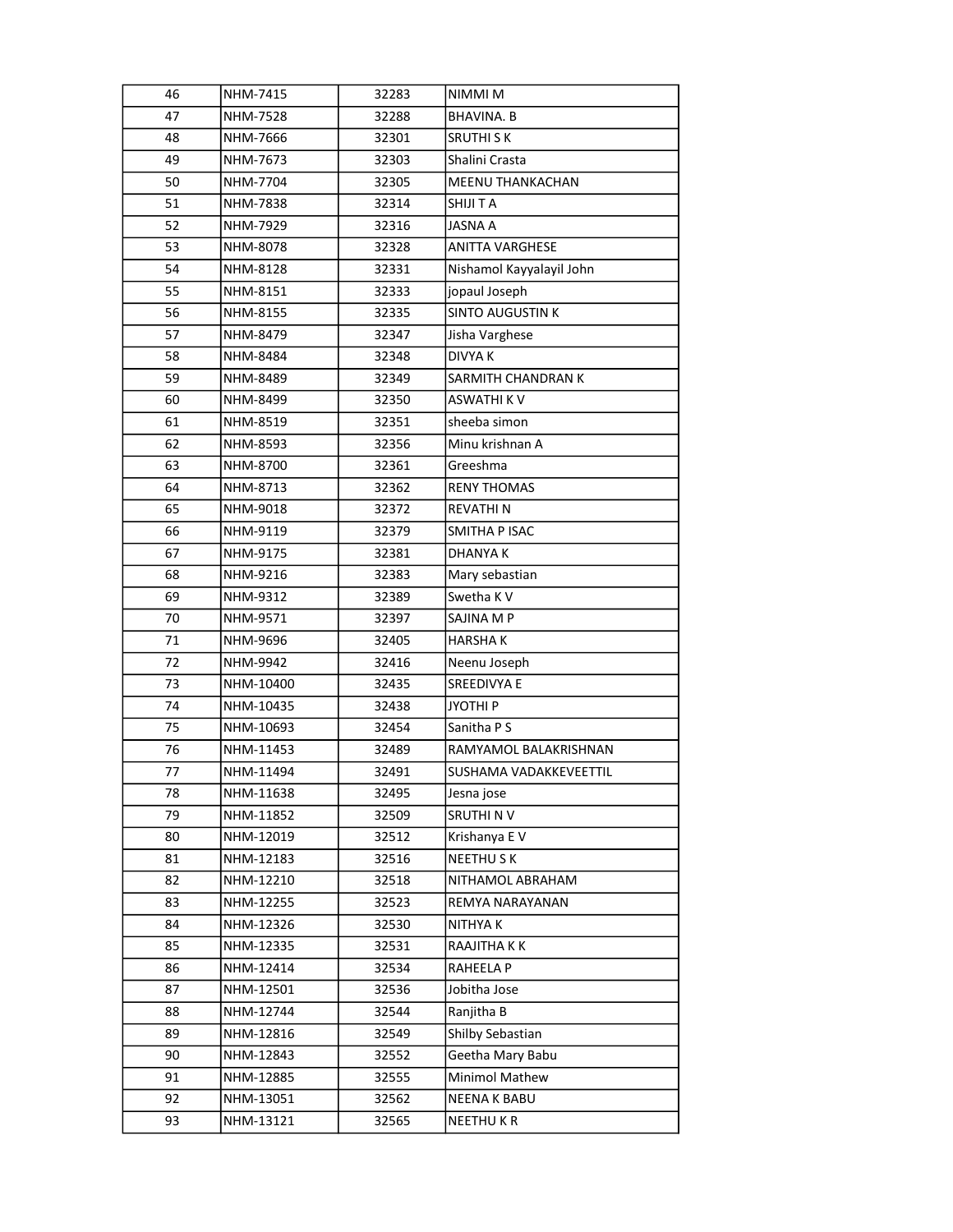| 94  | NHM-13146 | 32568 | Divya P P             |
|-----|-----------|-------|-----------------------|
| 95  | NHM-13323 | 32580 | RAKHI SURENDRAN       |
| 96  | NHM-13472 | 32590 | Honey john M          |
| 97  | NHM-13483 | 32591 | Geethu Sagar          |
| 98  | NHM-13550 | 32595 | SARANYA K M           |
| 99  | NHM-13623 | 32598 | DIVYA BHASKARAN A V   |
| 100 | NHM-13771 | 32606 | THARA RAMAYYAN        |
| 101 | NHM-13814 | 32610 | <b>JINCY JOSE</b>     |
| 102 | NHM-13834 | 32611 | SAMAJNHA C P          |
| 103 | NHM-13867 | 32614 | SHIJINA M V           |
| 104 | NHM-14228 | 32630 | Vijina K              |
| 105 | NHM-14244 | 32632 | SREELAKSHMI M         |
| 106 | NHM-14264 | 32634 | SOUMYA K V            |
| 107 | NHM-14509 | 32649 | SHINDHU MATHEW        |
| 108 | NHM-14578 | 32655 | <b>SUCHEESH V</b>     |
| 109 | NHM-14736 | 32667 | Praveena Jose         |
| 110 | NHM-14756 | 32670 | <b>ARCHANAK</b>       |
| 111 | NHM-14759 | 32671 | SWAPNA K              |
| 112 | NHM-14762 | 32672 | NIMISHA P M           |
| 113 | NHM-14846 | 32678 | NIDHINA K R           |
| 114 | NHM-14999 | 32689 | SUDHINA SUDHAKARAN    |
| 115 | NHM-15244 | 32705 | SHEEJA GEORGE         |
| 116 | NHM-15261 | 32706 | <b>SWEDA SUNNY</b>    |
| 117 | NHM-15510 | 32719 | DIVYA T V             |
| 118 | NHM-15534 | 32721 | JOMISHA JOHN          |
| 119 | NHM-15753 | 32729 | <b>TEENA JOSEPH</b>   |
| 120 | NHM-15892 | 32739 | Deepthi K Nair        |
| 121 | NHM-16135 | 32746 | Amrutha k             |
| 122 | NHM-16195 | 32750 | SUJAMOL SCARIA        |
| 123 | NHM-16210 | 32751 | URMILA K V            |
| 124 | NHM-16336 | 32756 | Udaya paulose         |
| 125 | NHM-16649 | 32773 | NASEEHA.P.K           |
| 126 | NHM-16660 | 32777 | Sindhudevi G          |
| 127 | NHM-17164 | 32798 | ARYA BABU             |
| 128 | NHM-17265 | 32803 | LIJINA K              |
| 129 | NHM-17314 | 32805 | NEETHU K BABY         |
| 130 | NHM-17334 | 32807 | DAISY JOHN            |
| 131 | NHM-17522 | 32820 | SANITHA A MOHANAN     |
| 132 | NHM-17653 | 32826 | JOMSY N V             |
| 133 | NHM-17806 | 32833 | SOUMYAMOL V J         |
| 134 | NHM-17838 | 32836 | <b>MAREENA MATHEW</b> |
| 135 | NHM-17912 | 32839 | KAVYA C V             |
| 136 | NHM-18053 | 32848 | PRAJEESHA P           |
| 137 | NHM-18180 | 32855 | BETTYKUTTY VARGHEESE  |
| 138 | NHM-18205 | 32857 | DILNA DAS A V         |
| 139 | NHM-18288 | 32860 | VAISHALI KRISHNAN     |
| 140 | NHM-18572 | 32876 | MUBASHIRA M           |
| 141 | NHM-18693 | 32887 | ARYA P MOHAN          |
|     |           |       |                       |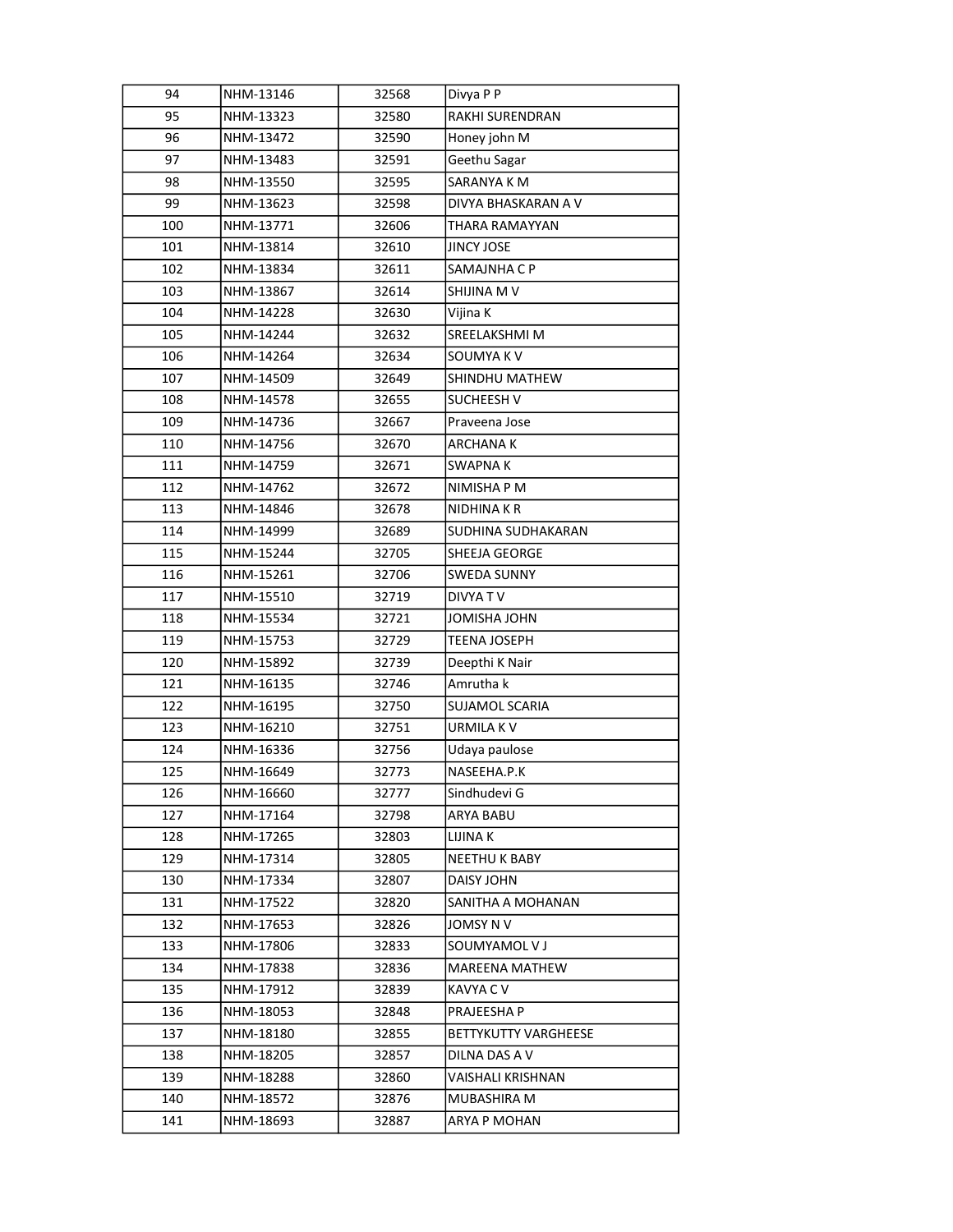| 142        | NHM-18917              | 32898          | Aneena Issac                    |
|------------|------------------------|----------------|---------------------------------|
| 143        | NHM-19159              | 32910          | RAHMATHBEEVI P                  |
| 144        | NHM-19289              | 32917          | <b>ANTO BABY</b>                |
| 145        | NHM-19472              | 32928          | <b>KAVYA K V</b>                |
| 146        | NHM-19511              | 32929          | <b>DONA KURIAKOSE</b>           |
| 147        | NHM-19622              | 32933          | VIJI J S                        |
| 148        | NHM-19634              | 32935          | Josmi Joseph                    |
| 149        | NHM-19722              | 32942          | NITHYA P S                      |
| 150        | NHM-19854              | 32950          | KRISHNENDU C                    |
| 151        | NHM-20115              | 32961          | Aparnak                         |
| 152        | NHM-20122              | 32962          | DRISYA N V                      |
| 153        | NHM-20229              | 32965          | ANJU M S                        |
| 154        | NHM-20332              | 32970          | SHIJILA K                       |
| 155        | NHM-20347              | 32972          | <b>JISHA JOSEPH</b>             |
| 156        | NHM-20417              | 32977          | <b>JOMI JOHN</b>                |
| 157        | NHM-20537              | 32984          | PRASEETHA K M                   |
| 158        | NHM-20815              | 32994          | betty john                      |
| 159        | NHM-20853              | 32998          | SAYANA SADASIVAN A              |
| 160        | NHM-21205              | 33012          | Nimmy Thomas                    |
| 161        | NHM-21620              | 33029          | sreeja.s                        |
| 162        | NHM-21664              | 33032          | <b>RASNATV</b>                  |
| 163        | NHM-21685              | 33035          | ANAGHA M                        |
| 164        | NHM-21957              | 33047          | <b>ELIZABETH VARGHESE</b>       |
| 165        | NHM-22023              | 33052          | <b>SNEHAT</b>                   |
| 166        | NHM-22163              | 33061          | DEEPAT                          |
| 167        | NHM-22250              | 33067          | <b>ALPHONSA KURIAN</b>          |
| 168        | NHM-22418              | 33079          | Jyothi M Chandrasekharan        |
| 169        | NHM-22439              | 33081          | INDIRADEVI.B                    |
| 170        | NHM-22512              | 33087          | <b>ATHIRA ASHOK</b>             |
| 171        | NHM-22689              | 33100          | SANITHA K                       |
| 172        | NHM-22705              | 33103          | Shinju Joseph                   |
| 173        | NHM-22723              | 33105          | KAVITHA KARNNAN                 |
| 174        | NHM-23302              | 33146          | SABITHA C                       |
| 175        | NHM-23676              | 33167          | Sunisha K V                     |
| 176        | NHM-23948              | 33178          | <b>ANJANA V</b>                 |
| 177        | NHM-24110              | 33187          | Susmitha K K                    |
| 178        | NHM-24187              | 33191          | SHEEBA M                        |
| 179        | NHM-24238              | 33197          | Jobin K Joy                     |
| 180        | NHM-24266              | 33199          | <b>LIJINA P</b>                 |
| 181        | NHM-24275              | 33201          | LAJINA V P                      |
| 182        | NHM-24372              | 33210          | KAVYA K V                       |
| 183        | NHM-24385              | 33211          | Selma Kurian                    |
| 184        | NHM-24387              | 33212          | <b>SACHIN P</b>                 |
| 185<br>186 | NHM-24436<br>NHM-24509 | 33213<br>33218 | <b>GEETHU M</b><br><b>SUMAP</b> |
| 187        | NHM-24791              | 33232          | VANDANA KADAVATH                |
| 188        | NHM-24829              | 33236          | PRIYA DAMODHARAN                |
| 189        | NHM-24833              | 33238          | NEETHU VIJAYAN P V              |
|            |                        |                |                                 |